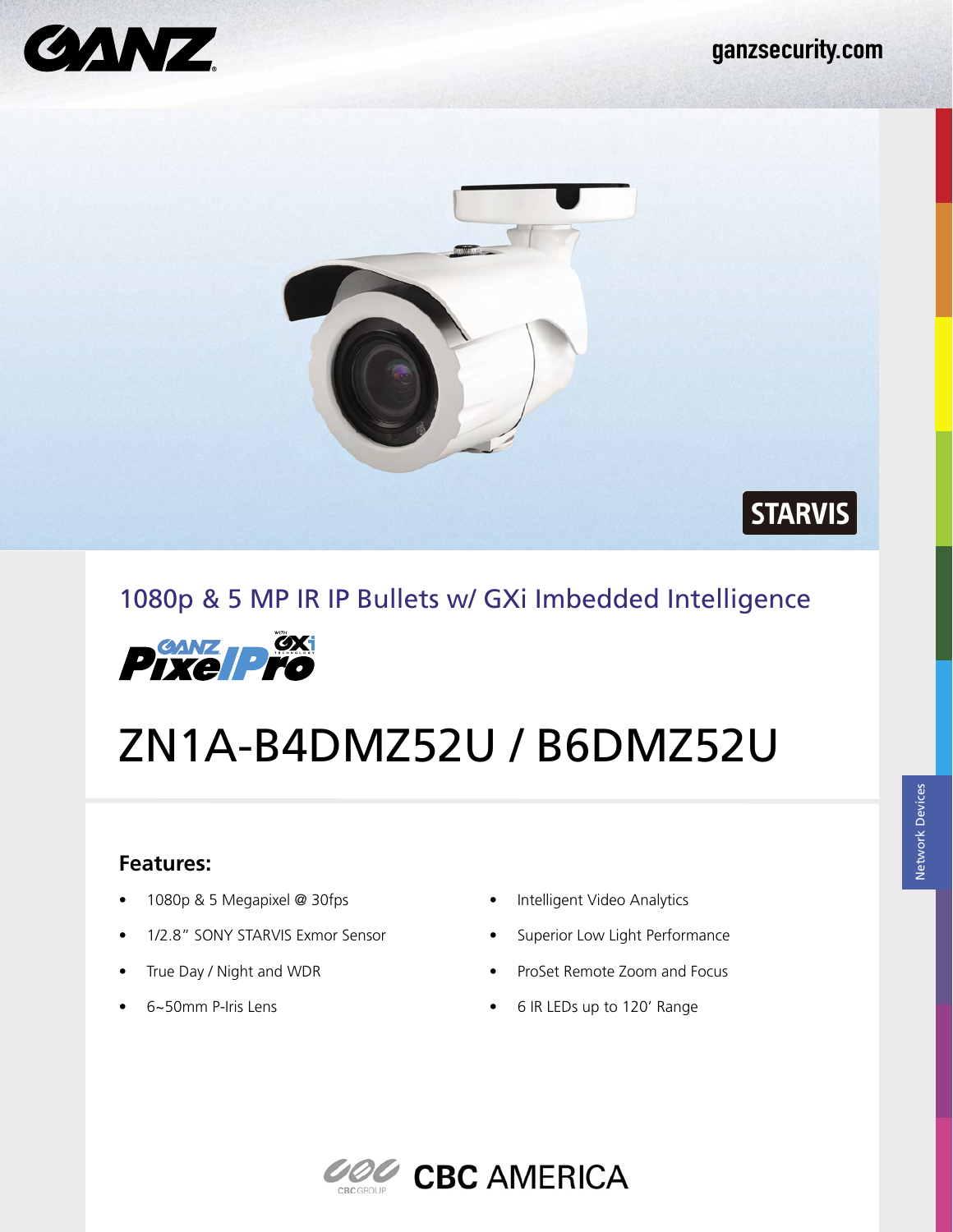

### ZN1A-B4/6DMZ52U 1080p & 5MP IR IP Bullets w/ GXi Imbedded Intelligence

#### **Specifications (Part 1)**

| <b>Model</b>   |                                                         | ZN1A-B4DMZ52U                                                                                                                   | ZN1A-B6DMZ52U                                                 |  |
|----------------|---------------------------------------------------------|---------------------------------------------------------------------------------------------------------------------------------|---------------------------------------------------------------|--|
| Camera         | <b>Image Sensor</b>                                     | 1/2.8" SONY STARVIS Exmor 2.13MP CMOS                                                                                           | 1/2.8" SONY STARVIS Exmor 5MP CMOS                            |  |
|                | <b>Effective Pixels</b>                                 | 1080p (1920 x 1080)                                                                                                             | 5MP (2592 x 1944)                                             |  |
|                | <b>Scanning System</b>                                  | Progressive scanning                                                                                                            |                                                               |  |
|                | <b>AGC Control</b>                                      | Auto                                                                                                                            |                                                               |  |
|                | <b>Iris Type</b>                                        | P-Iris                                                                                                                          |                                                               |  |
|                | <b>Minimum Illumination</b>                             | Color: 0.08 Lux (DSS on) / B/W: 0 Lux (IR on)                                                                                   |                                                               |  |
|                | Lens                                                    | 6mm ~ 50mm, F1.6 with ProSet Motorized Focus & Zoom                                                                             |                                                               |  |
|                | Angle of View                                           | Horizontal: Approx. 40.8° (Wide) to 6.9° (Tele)                                                                                 |                                                               |  |
|                | <b>Shutter Speed</b>                                    | Automatic / Manual: 1/30 ~ 1/32,000, Anti-Flicker, Slow Shutter (1/2, 1/3, 1/5, 1/6, 1/7.5, 1/10)                               |                                                               |  |
|                | <b>Day/Night Performance</b>                            | True Day / Night (ICR)                                                                                                          |                                                               |  |
|                | <b>Wide Dynamic Range</b>                               | True WDR, 120dB or above                                                                                                        |                                                               |  |
|                | <b>S/N Ratio</b>                                        | 50 dB                                                                                                                           |                                                               |  |
| Video          | <b>Video Compression</b>                                | H.265, H.264 Baseline, Main, High profile, MJPEG (Motion JPEG)                                                                  |                                                               |  |
|                | <b>Multiple Profile</b><br><b>Streaming Performance</b> | 1080p @30fps & D1(704x480 or 704x576) @30fps<br>with H.264, H265 & MJPEG                                                        | 2592 x 1944 @30fps & 480 @30 fps<br>with H.264, H.265 & MJPEG |  |
|                | <b>Max Resolution</b>                                   | 1920 x 1080                                                                                                                     | 2592 x 1944                                                   |  |
|                | <b>Video Bit Rate</b>                                   | 100Kbps ~ 10Mbps Multi-rate for Preview and Recording                                                                           |                                                               |  |
|                | <b>Bit Rate Control</b>                                 | Multi Streaming CBR/VBR (Controllable frame rate and Bandwidth)                                                                 |                                                               |  |
|                | <b>Digital Noise Reduction</b>                          | 3D-DNR                                                                                                                          |                                                               |  |
|                | <b>ROI (Region of Interest)</b>                         | Supported                                                                                                                       |                                                               |  |
|                | <b>SMART Bitrate Control</b>                            | Supported                                                                                                                       |                                                               |  |
|                | <b>Video Stabilization</b>                              | Supported                                                                                                                       |                                                               |  |
|                | <b>Analog Output</b>                                    | 1 (Installation only) CVBS 1.0V p-p (75Ω), 4:3 aspect ratio                                                                     |                                                               |  |
|                | <b>Other Image Processing</b>                           | Configurable Exposure, White Balance, Sharpness                                                                                 |                                                               |  |
|                | <b>Privacy Mask</b>                                     | 16 programmable zones                                                                                                           |                                                               |  |
| Audio          | <b>Audio Streaming</b>                                  | Two Way                                                                                                                         |                                                               |  |
|                | <b>Audio Compression</b>                                | G.711                                                                                                                           |                                                               |  |
|                | Audio Input / Output                                    | 1/1                                                                                                                             |                                                               |  |
| Event          | <b>Event Trigger</b>                                    | Motion Alarm, Temperature critical, DI                                                                                          |                                                               |  |
|                | <b>Pre-Post Recording</b>                               | Pre: 1~5 sec / Post: 1~240 sec                                                                                                  |                                                               |  |
|                | <b>Event Notification</b>                               | FTP, E-mail, Alarm-out, SD card                                                                                                 |                                                               |  |
| <b>Network</b> | <b>Ethernet Standard</b>                                | 10 / 100 Base-T                                                                                                                 |                                                               |  |
|                | IP                                                      | IPv4                                                                                                                            |                                                               |  |
|                | Protocol                                                | TCP/IP, UDP, AutoIP, RTP(UDP/TCP), RTSP, NTP, HTTP, HTTPS, SSL, DNS, DDNS, DHCP, FTP, SMTP, ICMP,<br>SNMPv1/v2/v3(MIB-2), ONVIF |                                                               |  |
|                | <b>Security</b>                                         | HTTPS (SSL), IP Filtering, 802.1x, Digest Authentication                                                                        |                                                               |  |
|                | Plug In                                                 | ONVIF Profile S, CGI API                                                                                                        |                                                               |  |



All specifications are subject to change without notice.